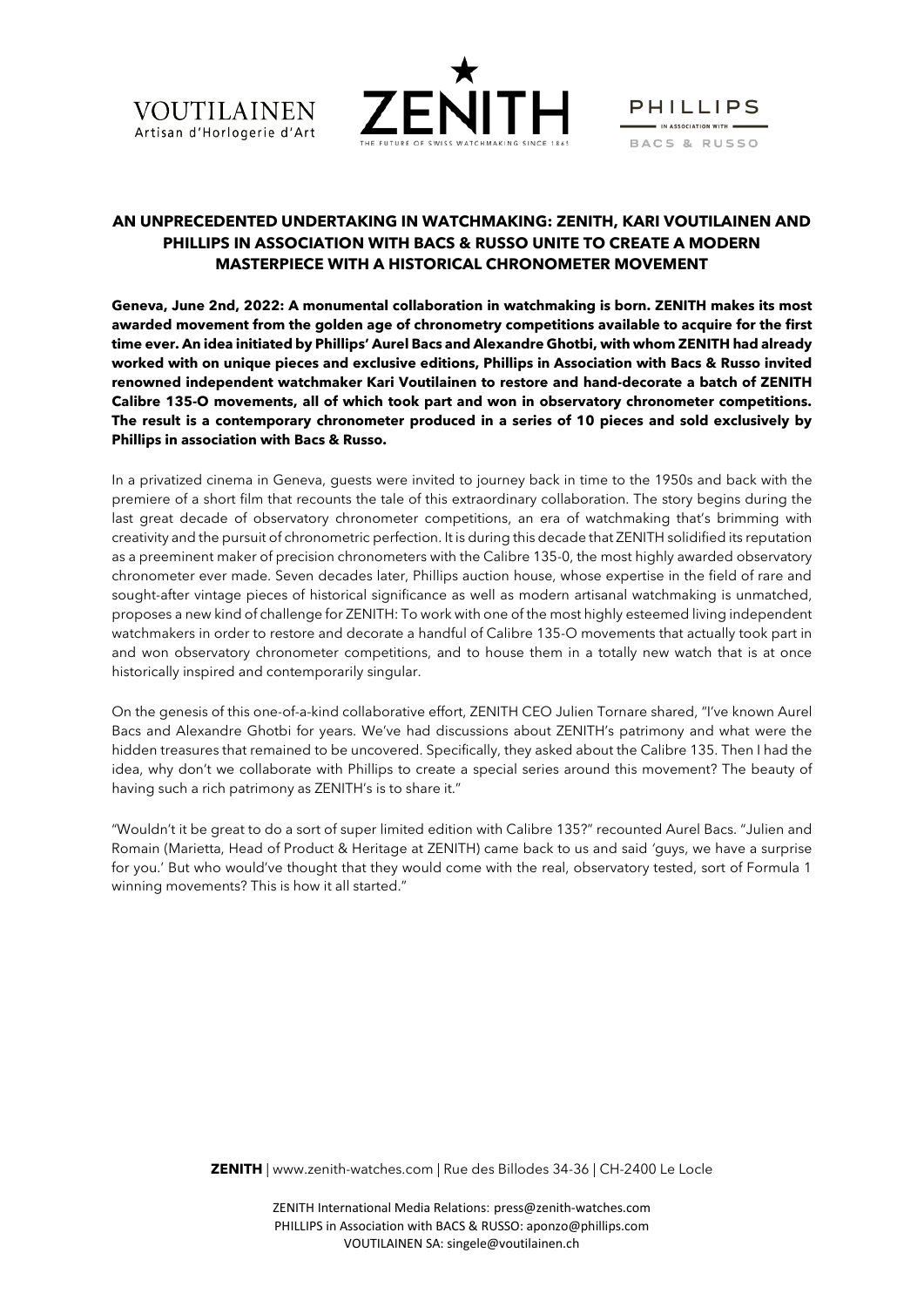





## **THE ULTIMATE OBSERVATORY CHRONOMETER: CALIBRE 135-O**

ZENITH's contribution to the world of precision chronometry is nothing short of inspirational. Ever since its foundation in 1865 and right up until today, the Manufacture has never veered from its pursuit of precision. One area where ZENITH excelled was in observatory chronometer competitions, having amassed more awards than any other watchmaker with well over 2'330 chronometry prizes to its name. In the mid-20<sup>th</sup> century, one movement outshone all others during the golden era of observatory chronometer competitions and reigned supreme: the Calibre 135-O.

Developed from 1945 onwards by Ephrem Jobin, the Calibre 135 was produced from 1949 until 1962 in two distinct versions: a commercial variant, and a second iteration made solely for taking part in chronometry competitions at the Observatories of Neuchâtel, Geneva, Kew Teddington, and Besançon. These "O" movements, which were never commercialized nor cased in wrist or pocket watches, underwent exhaustive testing through drastically different temperatures, shocks and running in 6 different positions, consistently delivered optimal chronometric performance with minimal variations in rate. With over 230 chronometry prizes, the Calibre 135-O holds the most awards of any observatory chronometer calibre in the history of watchmaking.

The 10 movements chosen for this very limited edition belong to the "serial winning" years from 1950-1954, when the 135-O won the competition 5 years in a row – an unheard of and unmatched feat. They were prepared for the competitions and fine-tuned yearlong by the Zenith Laboratoire de Chronométrie. All 10 movements were awarded prizes within the 1st category range and had all been regulated by celebrated Zenith chronométriers Charles Fleck & René Gygax, who worked on the prize-winning movements five years in a row and bolstered Zenith's reputation as an undisputed leader in precision chronometry.

Tasking Kari Voutilainen with the restoration and finishing of these historical movements elevated them from raw competition pieces to haute horlogerie creations of the highest order. Alexandre Ghotbi affirmed, "These calibres were made for competitions. They were not made to be worn or to be aesthetically pleasing. So, if we're going to make a wristwatch out of this legendary calibre, who should we ask to take it to the next level? Immediately we said, Kari Voutilainen. He's an absolute master".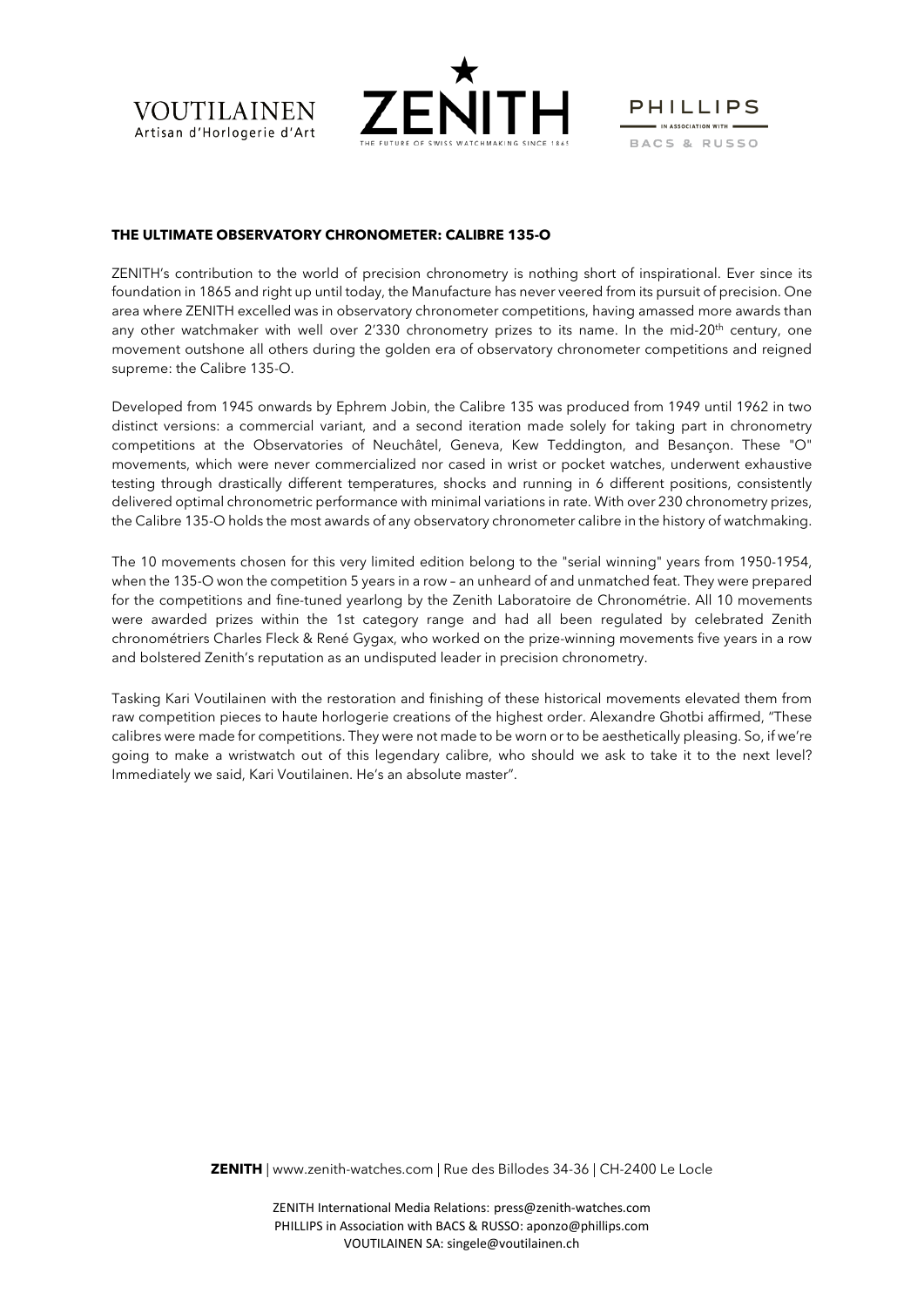



**PHILLIPS**  $\blacksquare$  IN ASSOCIATION WITH  $\blacksquare$ BACS & RUSSO

## **CALIBRE 135 OBSERVATOIRE LIMITED EDITION**

True to its original era, the Calibre 135 Observatoire is inspired by past commercial wristwatch versions of the Calibre 135, yet unlike anything ever made in the past, the Observatoire Limited Edition draws inspiration from several 1950s references by combining the most emblematic details with contemporary accents. The 38mm platinum round case features tapered lugs that seamlessly fit under the bezel, as well as an oversized notched crown emblazoned with the modern Zenith star logo.

Beneath the sapphire glass box, the slightly domed black dial in sterling silver by Kari Voutilainen's Comblémine atelier features guilloché engraving in a fish-scale motif. Triangular hour markers and applied polished dot markers in rhodium-plated German silver and solid gold hands are juxtaposed in a blend of vintage elegance and contemporary opulence. The oversized second counter at 6 o'clock is inscribed with the movement's serial number, denoting the unique nature of each of these watches and how each was thoroughly regulated by revered chronométriers Charles Fleck or René Gygax, then passed on the supremely skilled hands of Kari Voutilainen and his dedicated team of artisan watchmakers. The dial is signed "Neuchâtel" at the bottom, as Zenith, Kari Voutilainen and the historical Observatory where the Calibre 135-O competed and won during the golden years of chronometry competitions are all based in the Canton of Neuchâtel.

For the first time in the history of the Calibre 135 and certainly for the "O" variant, the observatory chronometer movement that has been impeccably decorated and finished by Kari Voutilainen is visible through a sapphire display back. Cleaned and finished by the master restoration watchmaker, the aesthetic of the historical movement has been refined with hand chamfered and polished edges on the gold-coloured bridges, bevelled and polished screw-heads, circular graining on the main plate, snailed brushing on the ratchet and crown wheels and much more.

Carefully preserving the original regulation and fine-tuning of the movements by Fleck and Gygax while restoring and decorating the movements, Kari Voutilainen highlighted, "The persons working on these movements were the best watchmakers at the time. They had the know-how to make things precise. That precision doesn't disappear after 70 years. Our duty was not to touch that performance."

Perfectly fitting the historical context of this exceptional series, the Calibre 135 Observatoire is delivered in a wooden box crafted from walnut wood with brass fasteners, inspired by the containers in which the chronometry competition calibres were transported from the Zenith Manufacture to the Neuchâtel Observatory when competing for a first prize at the time. Secured within it is a book-shaped leather box containing the watch as well as the original historical wooden transport box for the movement.

A previously unheard-of collaborative effort that has drawn on many specific talents and expertise, the Calibre 135-O Observatoire celebrates not only ZENITH's legacy as a maker of some of the most precise chronometers known to mankind, but also the spirit of Neuchâtel artisanal watchmaking and the art of restoration and superlative decoration. Sold exclusively by Phillips.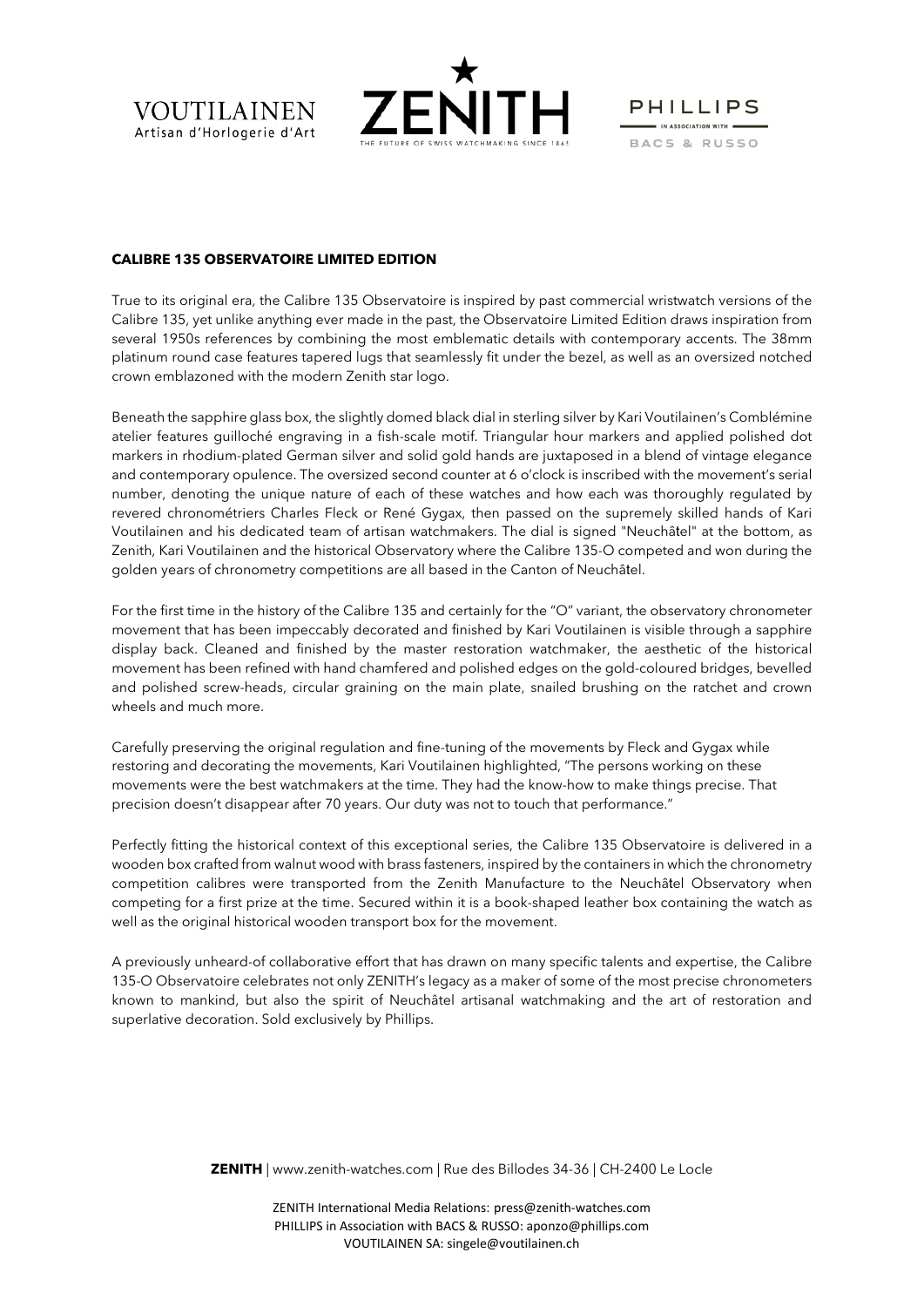**VOUTILAINEN** Artisan d'Horlogerie d'Art



**PHILLIPS**  $\blacksquare$  IN ASSOCIATION WITH  $\blacksquare$ BACS & RUSSO

# **ZENITH: TIME TO REACH YOUR STAR.**

Zenith exists to inspire individuals to pursue their dreams and make them come true – against all odds. Since its establishment in 1865, Zenith became the first watch manufacture in the modern sense of the term, and its watches have accompanied extraordinary figures that dreamt big and strived to achieve the impossible – from Louis Blériot's history-making flight across the English Channel to Felix Baumgartner's record-setting stratospheric free-fall jump. Zenith is also highlighting visionary and trailblazing women – past and present – by celebrating their accomplishments and creating in 2020 its first-ever collection dedicated entirely to them, Defy Midnight.

With innovation as its guiding star, Zenith features exceptional in-house developed and manufactured movements in all its watches. Since the creation of the El Primero in 1969, the world's first automatic chronograph calibre, Zenith has gone on to master fractions of the second with the Chronomaster Sport and its  $1/10<sup>th</sup>$  of a second precision and the DEFY 21 with a precision of 1/100th of a second. Zenith has been shaping the future of Swiss watchmaking since 1865, accompanying those who dare to challenge themselves and break barriers. The time to reach your star is now.

# **ABOUT PHILLIPS IN ASSOCIATION WITH BACS & RUSSO**

The team of specialists at Phillips Watches is dedicated to an uncompromised approach to quality, transparency, and client service, achieving a global auction sale total of \$209.3 million in 2021, the most successful year for any auction house in watch auction history.

A selection of our recent record-breaking prices:

1. Paul Newman's Rolex "Paul Newman" Daytona reference 6239 (CHF 17,709,894 / US\$17,752,500) – New York Auction: Winning Icons – 26 October 2017 – Highest result ever achieved for any vintage wristwatch at auction. 2. Patek Philippe reference 1518 in stainless steel (CHF 11,020,000 / US\$11,112,020) – Geneva Watch Auction: FOUR – 12 November 2016 – Highest result ever achieved for a vintage Patek Philippe wristwatch at auction.

## **ABOUT PHILLIPS**

Phillips is a leading global platform for buying and selling 20th and 21st century art and design. With dedicated expertise in the areas of 20th Century and Contemporary Art, Design, Photographs, Editions, Watches, and Jewelry, Phillips offers professional services and advice on all aspects of collecting. Auctions and exhibitions are held at salerooms in New York, London, Geneva, and Hong Kong, while clients are further served through representative offices based throughout Europe, the United States and Asia. Phillips also offers an online auction platform accessible anywhere in the world. In addition to providing selling and buying opportunities through auction, Phillips brokers private sales and offers assistance with appraisals, valuations, and other financial services.

Visit [www.phillips.com](https://urldefense.com/v3/__http:/www.phillips.com/__;!!Lt0KOR8!Q324Ki59Bjj6G4GqG-dOsi67Z3bXE3JPwr2dbx71bEIbu8Ig6XxW4k_oVmivL5qmvEoIVoqJSiblUsr1IndfNMA-nVM$) for further information.